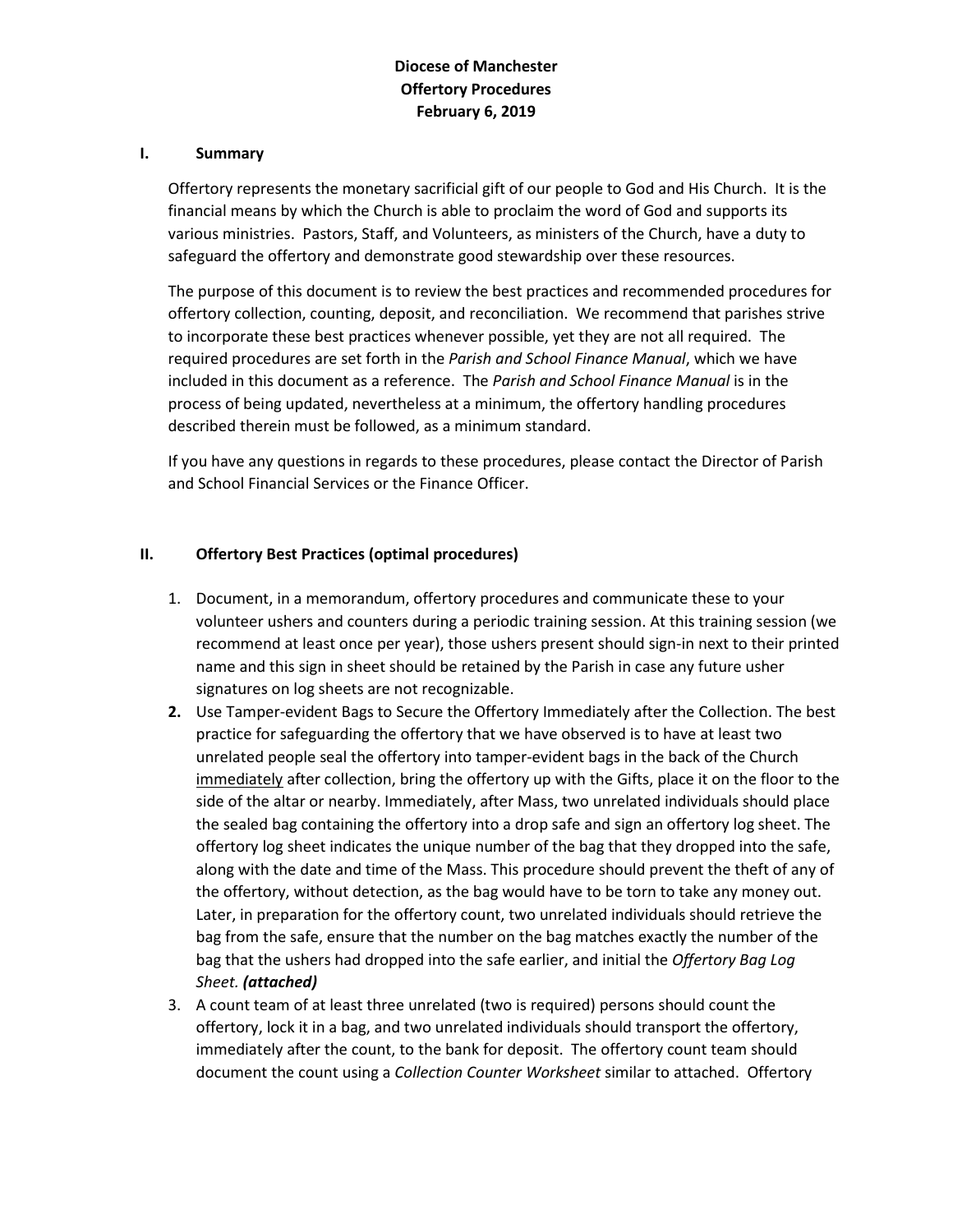Counters present should sign the offertory count sheet. It is recommended that the count sheet be completes and signed in ink.

- 4. Checks should be restrictively endorsed (stamped) with the Parish name, For Deposit Only, and the Parish Bank Account number as soon as possible.
- 5. The deposit slip should be agreed to the count sheet and the two individuals taking the deposit to the bank should initial the deposit slip.
- 6. The counted offertory should be placed into a tamper resistant bag along with the deposit slip, the bag locked, and then two people should transport the bag to the bank for deposit.
- 7. The Parish should retain copies of the completed deposit slip, the offertory count sheet, and the offertory log sheets, stapled together, for at least 7 years.
- 8. The business manager or bookkeeper should record the offertory using the information from the *Collection Count Sheet* **(attached)** and deposit slip, and ensure the amounts per the count sheet and deposit slip agree.
- 9. Limit access to the offertory safe to only those who need access and who do not record transactions or prepare bank reconciliations. This may not be possible at all Parishes.
- 10. An individual (who does not have access to the offertory safe) should track use of the tamper-evident bags. The tracking should involve listing the date the bags are set out for use, and the date in which the bags are returned, by unique number. Any bags set out that are not returned, or bags returned that were never set out, should be investigated.
- 11. Ensure that the counters all sign the count sheet, and the person preparing the deposit signs the deposit slip in pen.
- 12. When the bank statement is received, the Business Manager should agree the deposits per the bank statement to the deposit slip copies. We recommend that the bank supply images of the deposit slips (as they should with checks), and the Business Manager review those deposit slip images.

## III. **Finance Manual Requirements (Minimum procedures)**

## **1.5. Parish Offertory Counting Procedure**

The parish offertory will be counted in a location on parish property that is secure and accessible to the pastor. The parish offertory will not be counted at the point of collection.

At least a team of two counters (other than the pastor, bookkeeper and other employed parish staff) will record the bag/tag numbers, open the bags, count all of the collections, prepare and make the bank deposit. Team members who are related or married will be accompanied by a third person. Counting teams will be rotated every six months. If the counters cannot make the deposit, then they will match the bank deposit acknowledgement form to the collection count sheet for that week.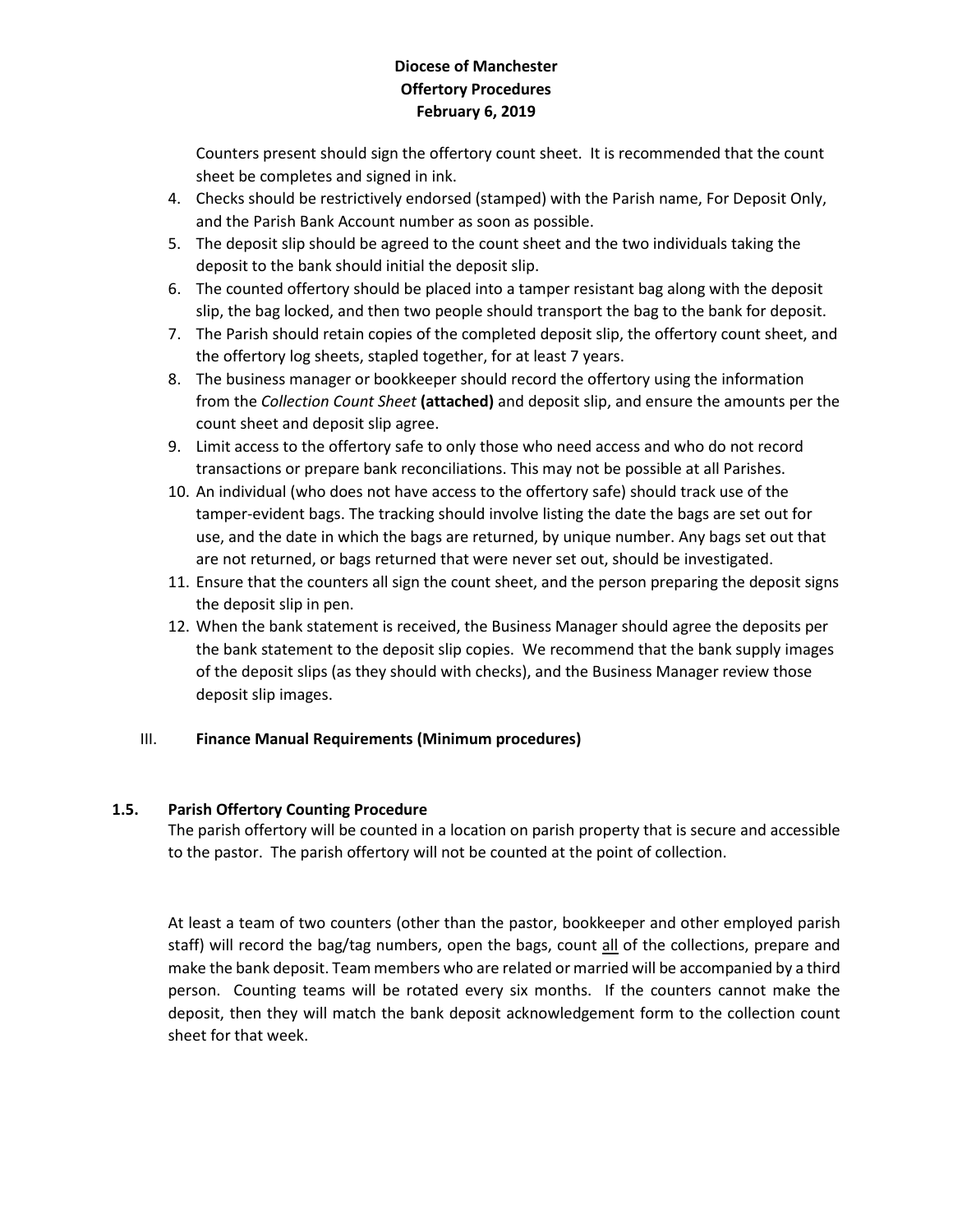If the parish offertory is counted immediately following the Mass and the bank deposit cannot be made, the deposit will be stored in a safe or a locked filing cabinet and deposited no later than the end of the next business day.

## **1.6. Parish Offertory Envelope Posting and Notification**

Envelopes, collection count sheets, bank deposit acknowledgment forms, and deposit slips will be forwarded to the business manager/bookkeeper to be recorded in the parish checkbook and ledger. All identifiable contributions (i.e., envelope users), will be posted to the respective parishioner's individual financial contribution record. See norm 1.21 for the Internal Revenue Code requirements regarding acknowledgement of individual contributions of \$250 or more.

### **1.7. Frequency of Bank Deposits**

Offertory deposits will be made immediately after being counted, preferably the day of the offertory using a night deposit system. If the offertory deposit cannot be made on a Sunday, or on the same day for an offertory collection on a Holy Day of Obligation, the deposit will be made by the end of the next business day. If the Holy Day offertory collection is taken during the week, the collection will remain in the diocesan approved sealed bag and normal counting procedures will be followed. Other bank deposits will be made as frequently as practical, but at least once per week. Receipts in excess of \$250 in cash and/or in excess of \$1,000 in checks will be deposited intact by the next business day of the receipt.

#### **1.8. Deposits Made "Intact"**

Deposits will be made intact. Cash will not be taken from the deposit to cover daily expenses or to replenish the petty cash fund. Un-deposited cash will be kept in the parish office or rectory in a locked filing cabinet or safe.

## **1.9. Parish Offertory Procedure**

During the offertory, all loose cash and parish envelopes collected by the ushers will be placed in diocesan approved sealed bag(s), and immediately taken by two or more ushers, to a secure location in the church. Log sheets will be used to record the bag/tag number(s) and signed by two or more ushers. If the offertory is included in the presentation of the gifts at the celebration of the Eucharist, the priest will receive the offertory and place it in clear sight of the assembly. Immediately following the Mass, at least two ushers will take the sealed bag(s) to the secure location in the church.

#### **1.10. Transfer of Sealed Bag(s) After Mass**

The priest or his designee will transfer the sealed bag(s) following each Mass to the location where the parish offertory will be counted or stored in a secure location until it is counted.